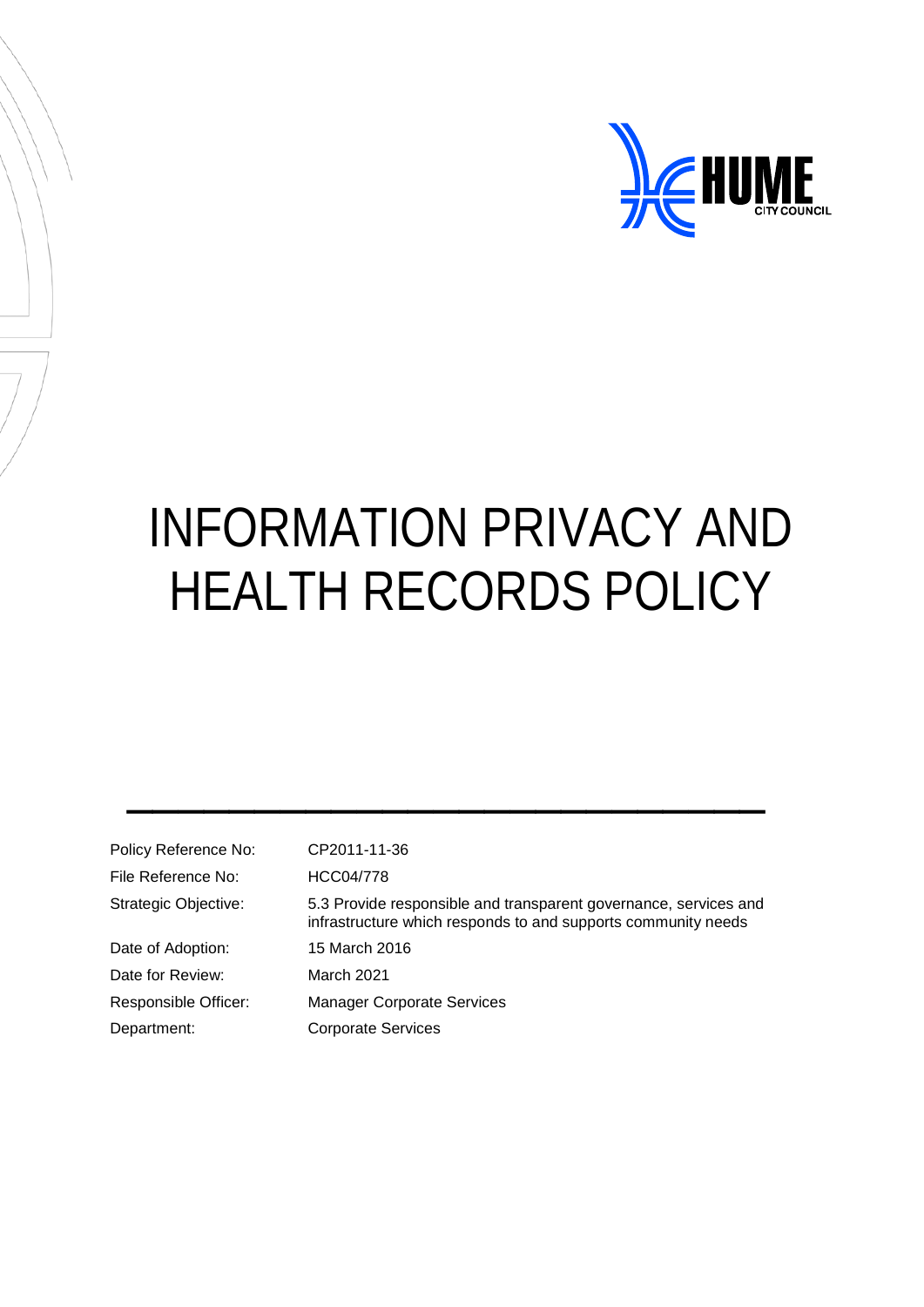# **1 INTRODUCTION**

1.1 This policy outlines how Council will ensure compliance with the Privacy and Data Protection Act 2014 and the Health Records Act 2001.

# **2 POLICY STATEMENT**

2.1 Council believes that the responsible handling of personal information is a key aspect of democratic governance, and is strongly committed to protecting an individual's right to privacy. Accordingly, it is committed to full compliance with its obligations under the Privacy and Data Protection Act 2014 and the Health Records Act 2001. In particular, Council will comply with the Information Privacy Principles (IPPs) and Health Privacy Principles (HPPs) contained in the Acts. This Information Privacy and Health Records Policy explains some of these Principles and how they will apply to the community.

# **3 POLICY IMPLEMENTATION**

# **3.1 Personal Information**

- 3.1.1 This Policy applies to personal information and health information held by Council.
	- 3.1.1.1 *Personal information* means information or an opinion about an individual whose identity is apparent, or can reasonably be ascertained, from the information or opinion, other than certain health or generally available information.

For example, Council holds personal information on its ratepayers (e.g. names and addresses) in order to carry out its functions (e.g. planning, valuation and property services). It may also request personal information in order to provide education, welfare and other community services (e.g. childcare services). In some instances, personal information may be contained on a public register (register of building permits, food premises and animal registration details).

- 3.1.1.2 **Health information** is defined as information or an opinion about:
	- the physical, mental or psychological health of an individual; or
	- a disability of an individual; or
	- an individual's expressed wishes about the future provision of health services to him or her; or
	- a health service provided, or to be provided, to an individual
	- that is also personal information; or
	- other personal information collected to provide, or in providing, a health service; or
	- other personal information that is genetic information provided about an individual in a form, which is or could be

| Policy Reference No: | Date of Adoption:                 |  |
|----------------------|-----------------------------------|--|
| CP2011-11-36         | 15 March 2016                     |  |
| Review Date:         | Responsible Officer:              |  |
| March 2021           | Manager Corporate Services        |  |
|                      | Corporate Services<br>Department: |  |
| Page 2 of 5          |                                   |  |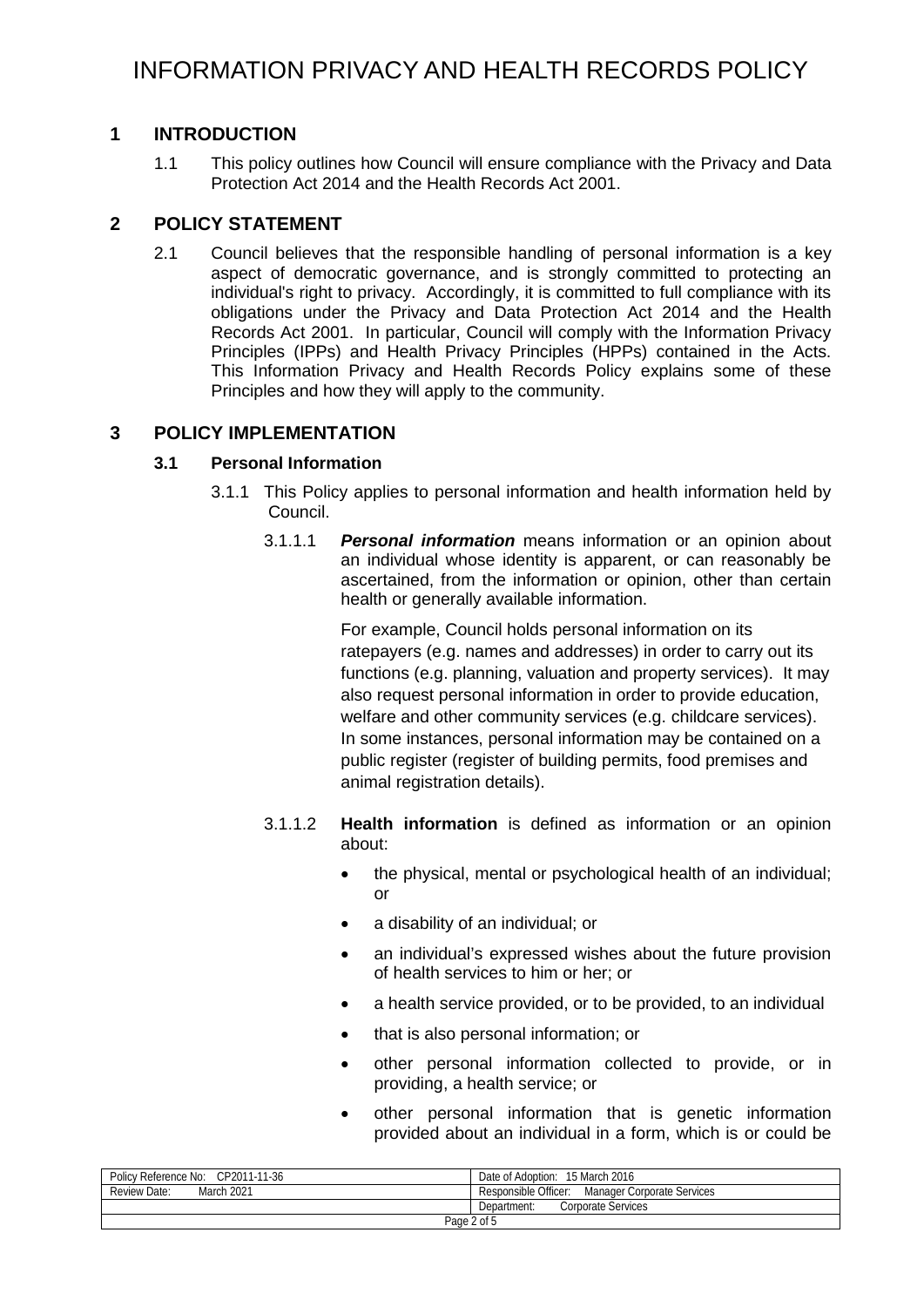predictive of the health (at any time) of the individual or of any of his or her descendants.

## **3.2 Sensitive Information**

3.2.1 Council may also hold sensitive information. Sensitive information includes, but is not limited to, information or an opinion about an individual's racial or ethnic origin, political opinions, trade union membership, philosophical or religious beliefs, sexual preferences or criminal record.

## **3.3 Collection**

- 3.3.1 Council will only collect personal information that is necessary for its functions and activities. In some instances, it has a legal obligation to collect personal information. Council will only collect sensitive information where an individual has consented or as permitted under the Act.
- 3.3.2 If it is reasonable and practicable to do so, Council will collect personal information and health information about individuals directly from those individuals. When doing so, it will inform those persons of the matters set out in the Acts, including the purpose/s for which the information is collected, and will use lawful and fair means. If Council collects personal informational about any individual from someone else, it will take reasonable steps to make that individual aware of these matters.

## **3.4 Use and Disclosure**

3.4.1 Council will only use personal information and health information internally, or disclose it outside Council, for the purpose for which it was collected or in accordance with the Act.

#### **3.5 Data Quality**

3.5.1 Council will take reasonable steps to ensure the personal information and health information it holds is accurate, complete, up to date and relevant to the functions it performs.

#### **3.6 Data Security**

3.6.1 Council will endeavour to maintain a secure system for storing personal information and health information. Technological and operational policies and procedures are in place to protect personal information from misuse and loss and from unauthorised modification or disclosure. Council will dispose of personal information and health information when it is no longer necessary to fulfil the purposes for which the information was collected or as required by law.

#### **3.7 Openness**

3.7.1 Council will provide a copy of this policy to any person who requests it.

# **3.8 Access and Correction**

| Policy Reference No: CP2011-11-36 | Date of Adoption:<br>15 March 2016                 |  |
|-----------------------------------|----------------------------------------------------|--|
| March 2021<br>Review Date:        | Responsible Officer:<br>Manager Corporate Services |  |
|                                   | Corporate Services<br>Department:                  |  |
| Page 3 of 5                       |                                                    |  |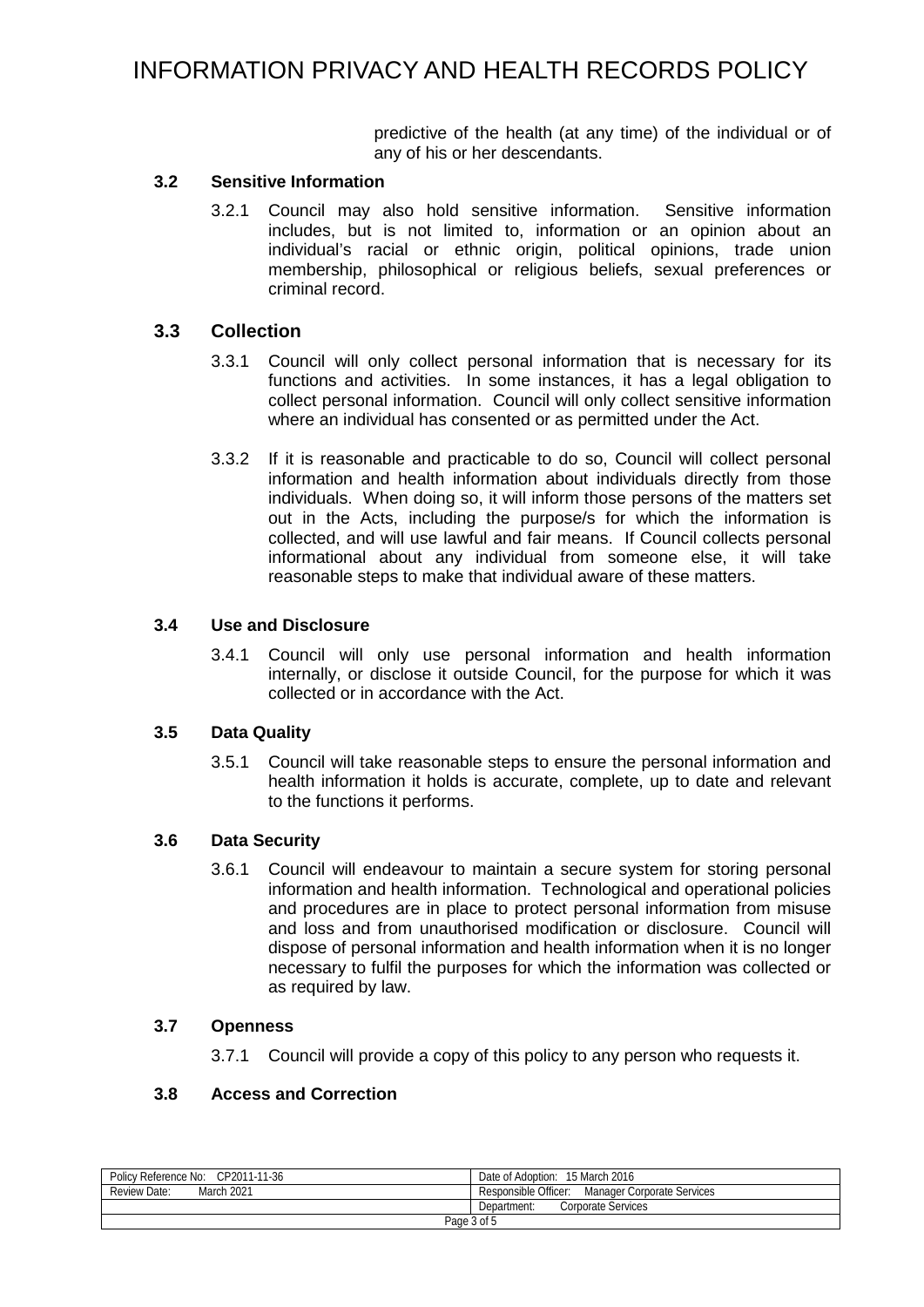- 3.8.1 Should any persons wish to access personal information or health information about themselves, they may contact Council's Privacy Officer or Council's Health Records Officer respectively (telephone 9205 2200). Access will be provided except in the circumstances outlined in the respective Act; for example, where the information relates to legal proceedings or where the *Freedom of Information Act* 1982 applies.
- 3.8.2 If any persons believe that personal information or health information relating to them is inaccurate, incomplete or out of date, they may request Council to correct the information. Every request will be dealt with in accordance with the respective Act.

# **3.9 Identifiers**

3.9.1 Council will only assign a number to identify a person if the assignment is reasonably necessary to carry out its functions effectively.

# **3.10 Anonymity**

3.10.1 Where lawful and practicable, Council will give persons the option of not identifying themselves when supplying information or entering into transactions with it.

# **3.11 External Contractors**

3.11.1 Whilst Council staff usually handle personal information, Council may outsource some of its functions to third parties. This may require the contractor to collect, use or disclose certain personal information (e.g. garbage collection) or health information. It is Council's intention to require contractors to comply with the Acts in all respects.

## **3.12 Making Information Available to another Health Service Provider**

3.12.1 When Council acts as a health service provider, Council will make health information relating to an individual available to another health service provider if requested to do so by the individual.

## **3.13 Complaints**

3.13.1 If any persons feel aggrieved by Council's handling of personal information or health records about themselves, they may make a complaint to Council's Privacy Officer or Health Records Officer (telephone 9205 2200). Every complaint will be investigated as soon as possible (but no later than five (5) business days) and the complainant will be provided with a written response. Alternatively, any person may make a complaint to the Commissioner for Privacy and Data Protection or Health Services Commissioner (although either Commissioner may decline to hear the complaint if it has not first been made to Council).

## **3.14 Changes**

3.14.1 Council may amend this Information Privacy and Health Records Policy from time to time.

| Policy Reference No: CP2011-11-36 | Date of Adoption: 15 March 2016                    |  |
|-----------------------------------|----------------------------------------------------|--|
| March 2021<br>Review Date:        | Responsible Officer:<br>Manager Corporate Services |  |
|                                   | Corporate Services<br>Department:                  |  |
| Page 4 of 5                       |                                                    |  |